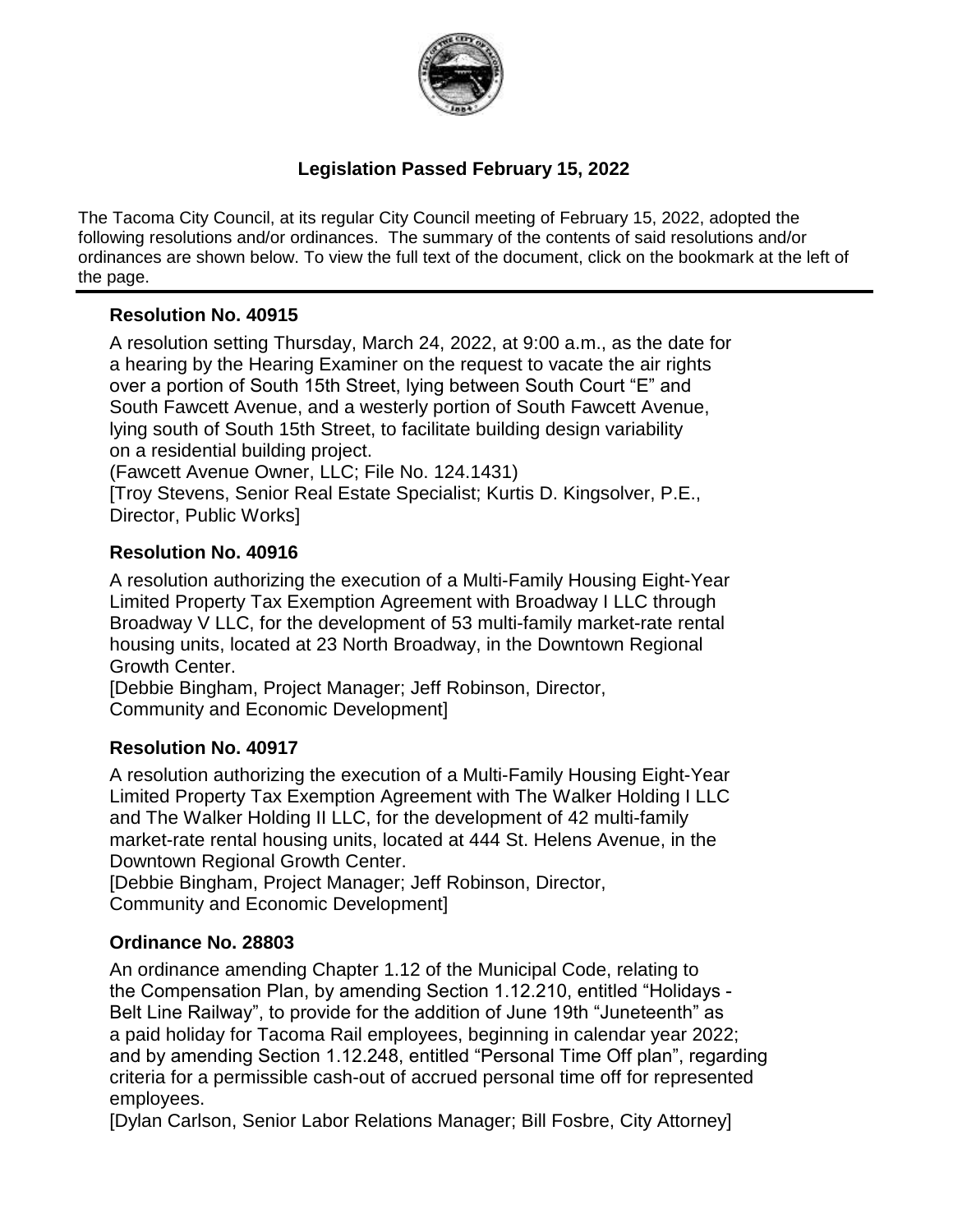

# **RESOLUTION NO. 40915**

| $\mathbf{1}$   | A RESOLUTION relating to the vacation of City right-of-way; setting Thursday,<br>March 24, 2022, at 9:00 a.m., as the date for a hearing before the City of |
|----------------|-------------------------------------------------------------------------------------------------------------------------------------------------------------|
| $\overline{2}$ | Tacoma Hearing Examiner on the petition of Fawcett Avenue Owner, LLC,                                                                                       |
| 3              | to vacate the air rights over a portion of South 15th Street, lying between<br>South Court "E" and South Fawcett Avenue, and a westerly portion of          |
| 4              | South Fawcett Avenue, lying southerly of South 15th Street, to facilitate                                                                                   |
| 5              | building design variability on a residential building project.                                                                                              |
| 6              | WHEREAS Fawcett Avenue Owner, LLC, having received the consent of                                                                                           |
| $\overline{7}$ | the owners of more than two-thirds of the properties abutting a portion of                                                                                  |
| 8              | South 15th Street, lying between South Court "E" and South Fawcett Avenue,                                                                                  |
| 9<br>10        | and a westerly portion of South Fawcett Avenue, lying southerly of South 15th                                                                               |
| 11             | Street, to facilitate building design variability on a residential building project,                                                                        |
| 12             | has petitioned for the vacation of air rights within the following legally described                                                                        |
| 13             | right-of-way area:                                                                                                                                          |
| 14             | SOUTH FAWCETT AVENUE AIR SPACE VACATION                                                                                                                     |
| 15             | THE WESTERLY 3.00 FEET OF THE WESTERLY 40.00 FEET                                                                                                           |
| 16             | OF SOUTH FAWCETT AVENUE LYING ADJACENT TO LOTS 1<br>THROUGH 19, INCLUSIVE, BLOCK 1510, MAP OF NEW                                                           |
| 17             | TACOMA, WASHINGTON TERRITORY, ACCORDING TO THE                                                                                                              |
| 18             | PLAT THEREOF RECORDED FEBRUARY 3, 1875, RECORDS<br>OF THE PIERCE COUNTY AUDITOR; SITUATE IN THE CITY OF                                                     |
| 19             | TACOMA, COUNTY OF PIERCE, STATE OF WASHINGTON;                                                                                                              |
| 20             | AND LYING BETWEEN THE ELEVATIONS OF 177.00 FEET<br>AND 272.50 FEET AT THE SOUTHEAST CORNER AND                                                              |
| 21             | 210.67 FEET AND 272.50 FEET AT THE NORTHEAST CORNER,<br>CITY OF TACOMA PUBLISHED NGVD 29 VERTICAL DATUM.                                                    |
| 22             |                                                                                                                                                             |
| 23             | and                                                                                                                                                         |
| 24             | SOUTH 15TH STREET AIR SPACE VACATION                                                                                                                        |
| 25             | THE SOUTH 3.00 FEET OF THE SOUTHERLY 40.00 FEET OF                                                                                                          |
| 26             | SOUTH 15TH STREET LYING ADJACENT TO LOT 1,<br>BLOCK 1510, MAP OF NEW TACOMA, WASHINGTON                                                                     |
|                | $-1-$                                                                                                                                                       |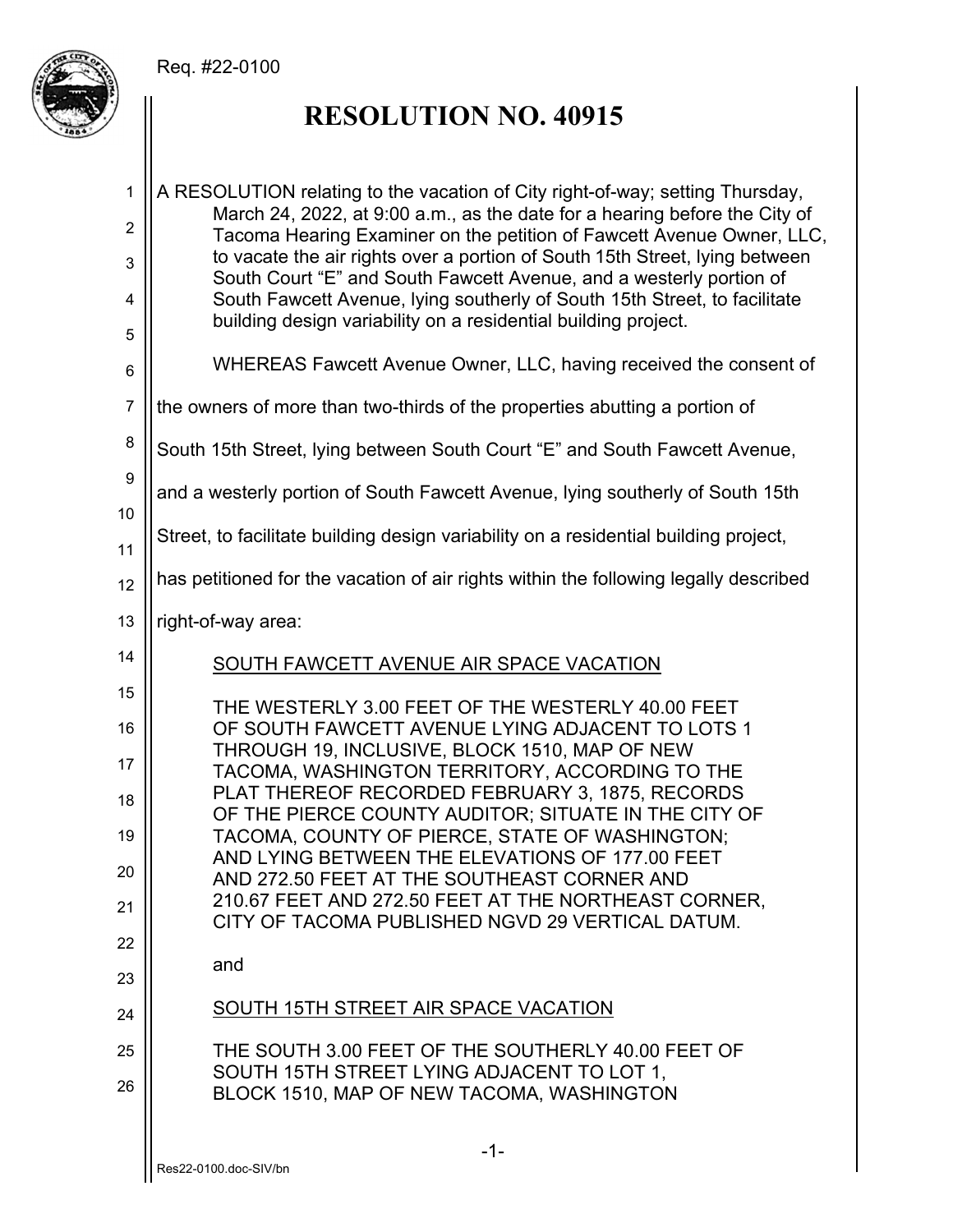

1

2

3

4

5

6

TERRITORY, ACCORDING TO THE PLAT THEREOF RECORDED FEBRUARY 3, 1875, RECORDS OF THE PIERCE COUNTY AUDITOR; SITUATE IN THE CITY OF TACOMA, COUNTY OF PIERCE, STATE OF WASHINGTON; AND LYING BETWEEN THE ELEVATIONS OF 204.00 FEET AND 272.50 FEET AT THE NORTHEAST CORNER AND 220.50 FEET AND 272.50 FEET AT THE NORTHWEST CORNER, CITY OF TACOMA PUBLISHED NGVD 29 VERTICAL DATUM;

Now, Therefore,

7 8 9 10 11 12 13 14 15 16 17 18 19 20 21 22 23 24 25 26 BE IT RESOLVED BY THE COUNCIL OF THE CITY OF TACOMA: Section 1. That Thursday, March 24, 2022, at 9:00 a.m., is hereby fixed as the date and time, and the Council Chambers on the first floor of the Tacoma Municipal Building, 747 Market Street, in the City of Tacoma, Washington, or alternatively, a call-in option will be provided until the end of the COVID-19 emergency, as the place when and where the request of Fawcett Avenue Owner, LLC, to vacate the air rights over a portion of South 15th Street, lying between South Court "E" and South Fawcett Avenue, and a westerly portion of South Fawcett Avenue, lying southerly of South 15th Street, to facilitate building design variability on a residential building project, will be heard by the Hearing Examiner and his recommendations thereafter transmitted to the Council of the City of Tacoma.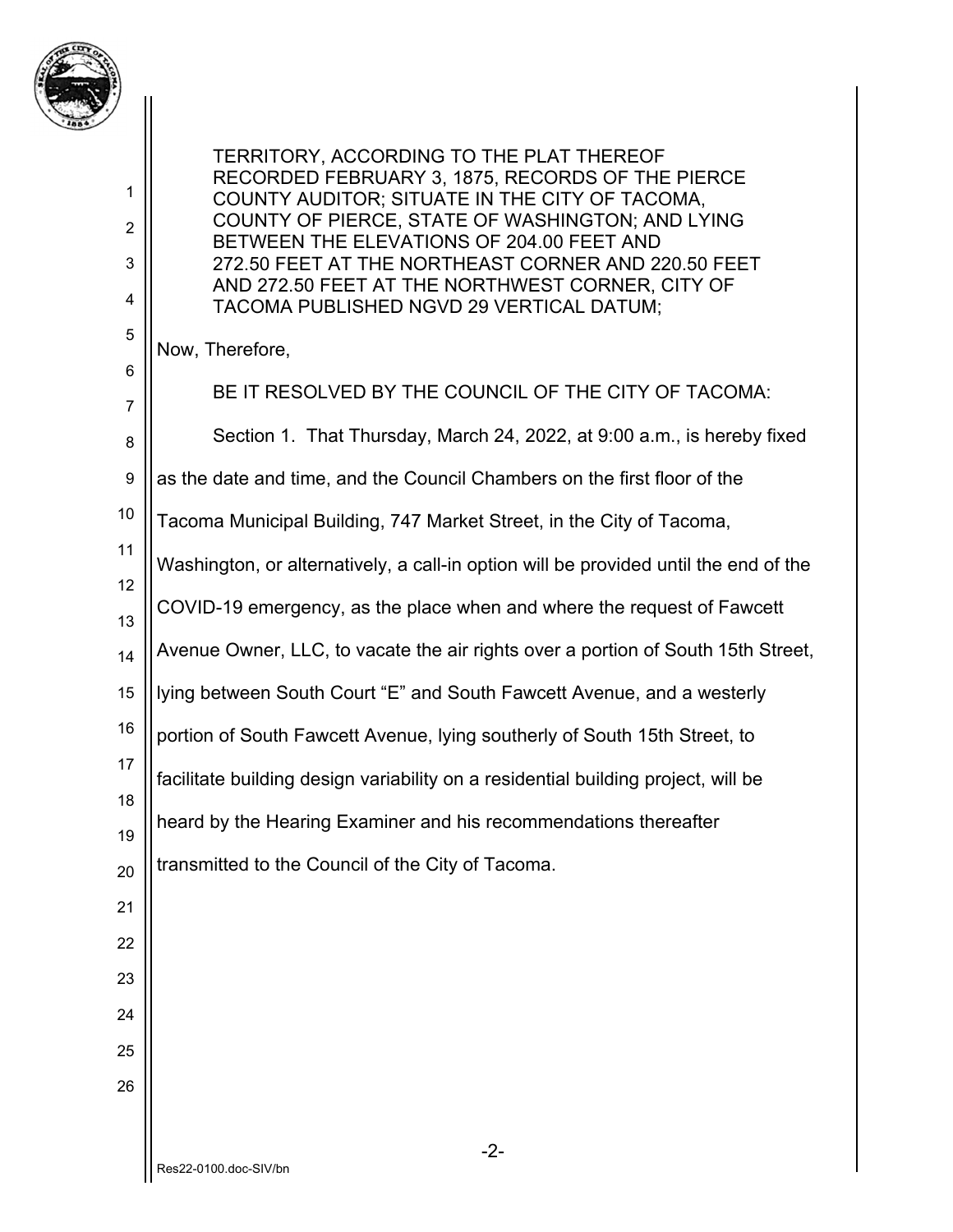

|                 | Section 2. That the Clerk of the City of Tacoma shall give proper notice of |                                                   |                                                                                                                       |
|-----------------|-----------------------------------------------------------------------------|---------------------------------------------------|-----------------------------------------------------------------------------------------------------------------------|
| $\mathbf 1$     | the time and place of said hearing.                                         |                                                   |                                                                                                                       |
| $\overline{2}$  |                                                                             |                                                   |                                                                                                                       |
| 3               |                                                                             | Adopted _____________                             |                                                                                                                       |
| 4               |                                                                             |                                                   |                                                                                                                       |
| 5               |                                                                             |                                                   | Mayor                                                                                                                 |
| $6\phantom{1}6$ | Attest:                                                                     |                                                   |                                                                                                                       |
| $\overline{7}$  |                                                                             |                                                   |                                                                                                                       |
| 8               | <b>City Clerk</b>                                                           |                                                   |                                                                                                                       |
| 9               | Approved as to form:                                                        |                                                   | Property description approved:                                                                                        |
| 10              |                                                                             |                                                   |                                                                                                                       |
| 11              |                                                                             |                                                   |                                                                                                                       |
| 12              | <b>Deputy City Attorney</b>                                                 |                                                   | <b>Chief Surveyor</b><br><b>Public Works Department</b>                                                               |
| 13              |                                                                             |                                                   |                                                                                                                       |
| 14              | Location:                                                                   |                                                   | Air rights over a portion of South 15th Street, lying between South                                                   |
| 15              |                                                                             |                                                   | Court "E" and South Fawcett Avenue, and a westerly portion of<br>Fawcett Avenue, lying southerly of South 15th Street |
| 16<br>17        | File No.:                                                                   | Petitioner: Fawcett Avenue Owner, LLC<br>124.1431 |                                                                                                                       |
| 18              |                                                                             |                                                   |                                                                                                                       |
| 19              |                                                                             |                                                   |                                                                                                                       |
| 20              |                                                                             |                                                   |                                                                                                                       |
| 21              |                                                                             |                                                   |                                                                                                                       |
| 22              |                                                                             |                                                   |                                                                                                                       |
| 23              |                                                                             |                                                   |                                                                                                                       |
| 24              |                                                                             |                                                   |                                                                                                                       |
| 25              |                                                                             |                                                   |                                                                                                                       |
| 26              |                                                                             |                                                   |                                                                                                                       |
|                 |                                                                             |                                                   |                                                                                                                       |
|                 | Res22-0100.doc-SIV/bn                                                       |                                                   | $-3-$                                                                                                                 |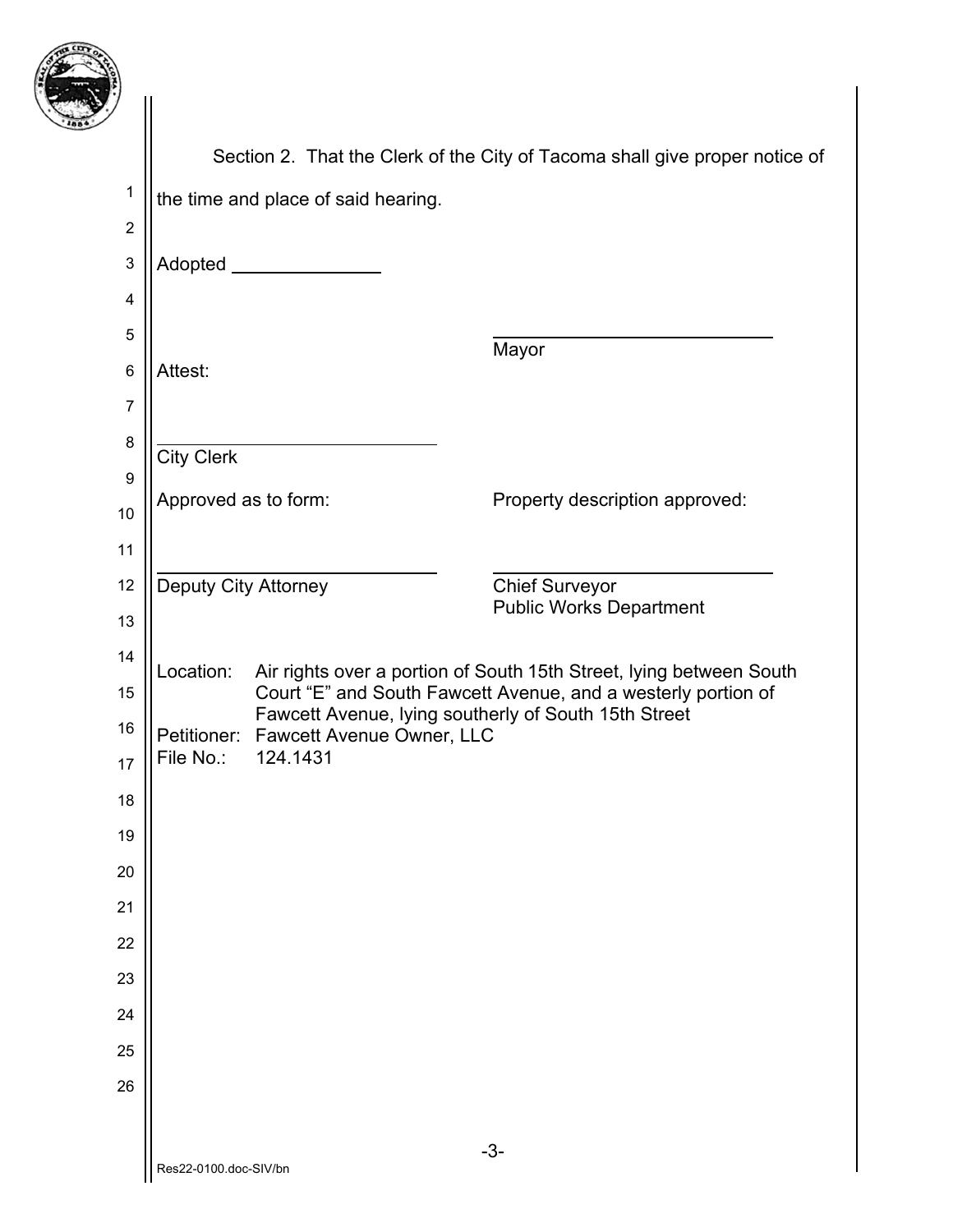

# **RESOLUTION NO. 40916**

| 1                   | A RESOLUTION relating to the multi-family property tax exemption program;<br>authorizing the execution of a Multi-Family Housing Eight-Year Limited                                                              |                     |                             |  |
|---------------------|------------------------------------------------------------------------------------------------------------------------------------------------------------------------------------------------------------------|---------------------|-----------------------------|--|
| $\overline{2}$<br>3 | Property Tax Exemption Agreement with Broadway I-V LLC, for the<br>development of 53 multi-family market-rate rental housing units to be located<br>at 23 North Broadway in the Downtown Regional Growth Center. |                     |                             |  |
| 4<br>5              | WHEREAS the City has, pursuant to chapter 84.14 of the Revised Code of                                                                                                                                           |                     |                             |  |
| $\,6$               | Washington, designated several Residential Target Areas for the allowance of a                                                                                                                                   |                     |                             |  |
| $\overline{7}$      | limited property tax exemption for new multi-family residential housing, and                                                                                                                                     |                     |                             |  |
| 8                   | WHEREAS the City has, through Ordinance No. 25789, enacted a program                                                                                                                                             |                     |                             |  |
| 9                   | whereby property owners in Residential Target Areas may qualify for a Final                                                                                                                                      |                     |                             |  |
| 10                  | Certificate of Tax Exemption which certifies to the Pierce County                                                                                                                                                |                     |                             |  |
| 11                  |                                                                                                                                                                                                                  |                     |                             |  |
| 12<br>13            | Assessor-Treasurer that the owner is eligible to receive a limited property tax                                                                                                                                  |                     |                             |  |
| 14                  | exemption, and                                                                                                                                                                                                   |                     |                             |  |
|                     | WHEREAS Broadway I-V LLC, is proposing to develop 53 new market-rate                                                                                                                                             |                     |                             |  |
|                     | rental housing units to consist of:                                                                                                                                                                              |                     |                             |  |
| 15                  |                                                                                                                                                                                                                  |                     |                             |  |
| 16                  | Number of Units Type of Unit                                                                                                                                                                                     | <b>Average Size</b> | <b>Expected Rental Rate</b> |  |
| 17                  | <b>Market Rate</b><br>53<br>One bedroom, one bath                                                                                                                                                                | 518 Square Feet     | \$1,500                     |  |
| 18<br>19            | as well as 32 on-site residential parking stalls, and                                                                                                                                                            |                     |                             |  |
| 20                  | WHEREAS the Director of Community and Economic Development has                                                                                                                                                   |                     |                             |  |
| 21                  | reviewed the proposed property tax exemption and recommends that a conditional                                                                                                                                   |                     |                             |  |
| 22                  |                                                                                                                                                                                                                  |                     |                             |  |
| 23                  | property tax exemption be awarded for the property located at 23 North Broadway                                                                                                                                  |                     |                             |  |
| 24                  | in the Downtown Regional Growth Center, as more particularly described in the                                                                                                                                    |                     |                             |  |
| 25                  | attached Exhibit "A"; Now, Therefore,                                                                                                                                                                            |                     |                             |  |
| 26                  |                                                                                                                                                                                                                  |                     |                             |  |
|                     | $-1-$                                                                                                                                                                                                            |                     |                             |  |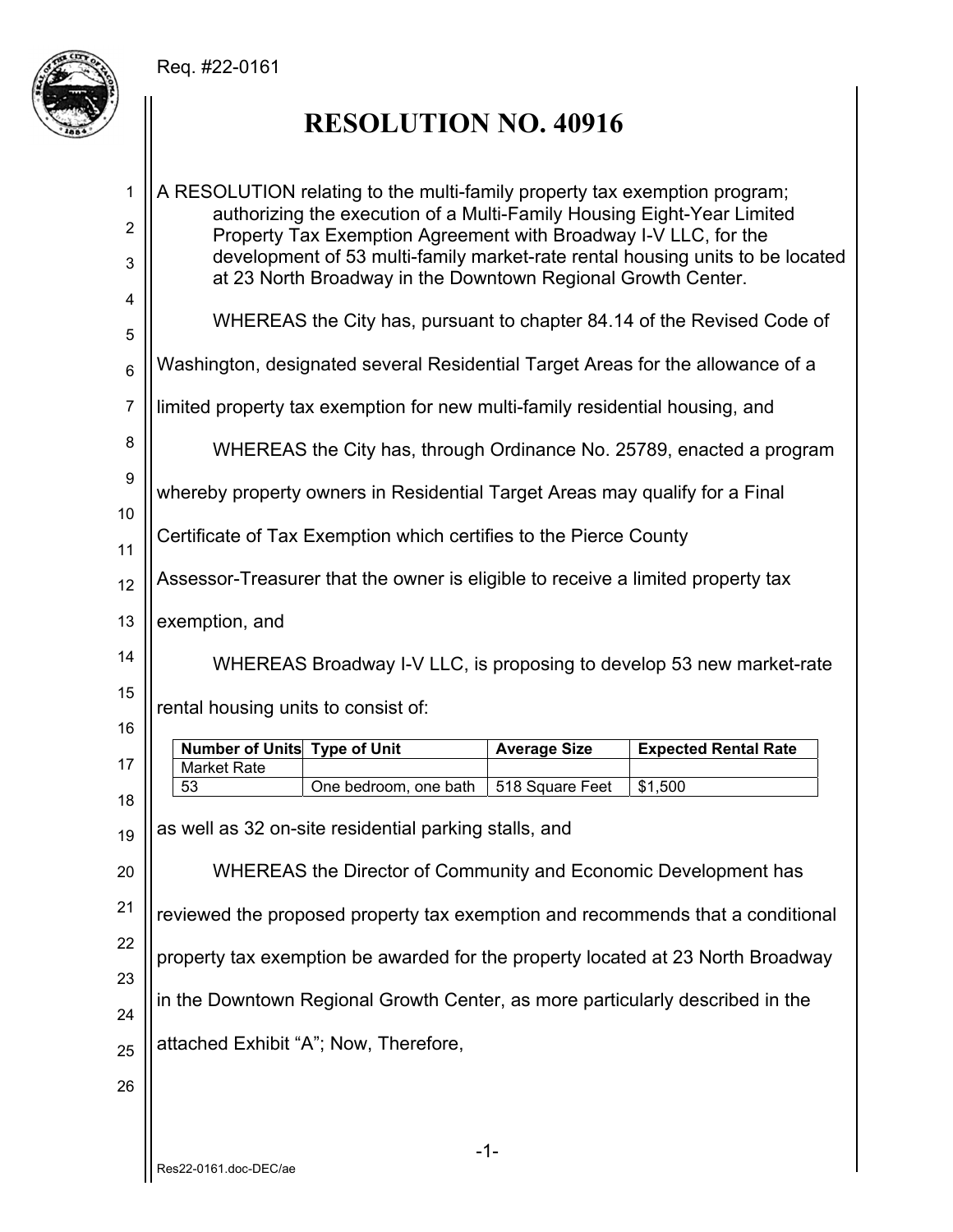

| ! '                          |                                                                                  |                                                                               |  |
|------------------------------|----------------------------------------------------------------------------------|-------------------------------------------------------------------------------|--|
|                              |                                                                                  | BE IT RESOLVED BY THE COUNCIL OF THE CITY OF TACOMA:                          |  |
| 1                            | Section 1. That the City Council does hereby approve and authorize a             |                                                                               |  |
| $\boldsymbol{2}$             | conditional property tax exemption, for a period of eight years, to Broadway I-V |                                                                               |  |
| 3                            | LLC, for the property located at 23 North Broadway in the Downtown Regional      |                                                                               |  |
| $\overline{\mathbf{4}}$<br>5 | Growth Center, as more particularly described in the attached Exhibit "A."       |                                                                               |  |
| $\,6$                        | Section 2. That the proper officers of the City are authorized to execute a      |                                                                               |  |
| $\boldsymbol{7}$             |                                                                                  | Multi-Family Housing Eight-Year Limited Property Tax Exemption Agreement with |  |
| 8                            |                                                                                  |                                                                               |  |
| $\boldsymbol{9}$             | Broadway I-V LLC, said document to be substantially in the form of the proposed  |                                                                               |  |
| 10                           | agreement on file in the office of the City Clerk.                               |                                                                               |  |
| 11                           | Adopted __________                                                               |                                                                               |  |
| 12                           |                                                                                  |                                                                               |  |
| 13                           |                                                                                  | Mayor                                                                         |  |
| 14                           | Attest:                                                                          |                                                                               |  |
| 15<br>16                     |                                                                                  |                                                                               |  |
| 17                           | <b>City Clerk</b>                                                                |                                                                               |  |
| 18                           | Approved as to form:                                                             | Legal description approved:                                                   |  |
| 19                           |                                                                                  |                                                                               |  |
| 20                           | <b>Deputy City Attorney</b>                                                      | <b>Chief Surveyor</b>                                                         |  |
| 21                           |                                                                                  | <b>Public Works Department</b>                                                |  |
| 22                           |                                                                                  |                                                                               |  |
| 23                           |                                                                                  |                                                                               |  |
| 24                           |                                                                                  |                                                                               |  |
| 25                           |                                                                                  |                                                                               |  |
| 26                           |                                                                                  |                                                                               |  |
|                              |                                                                                  | $-2-$                                                                         |  |
|                              | Res22-0161.doc-DEC/ae                                                            |                                                                               |  |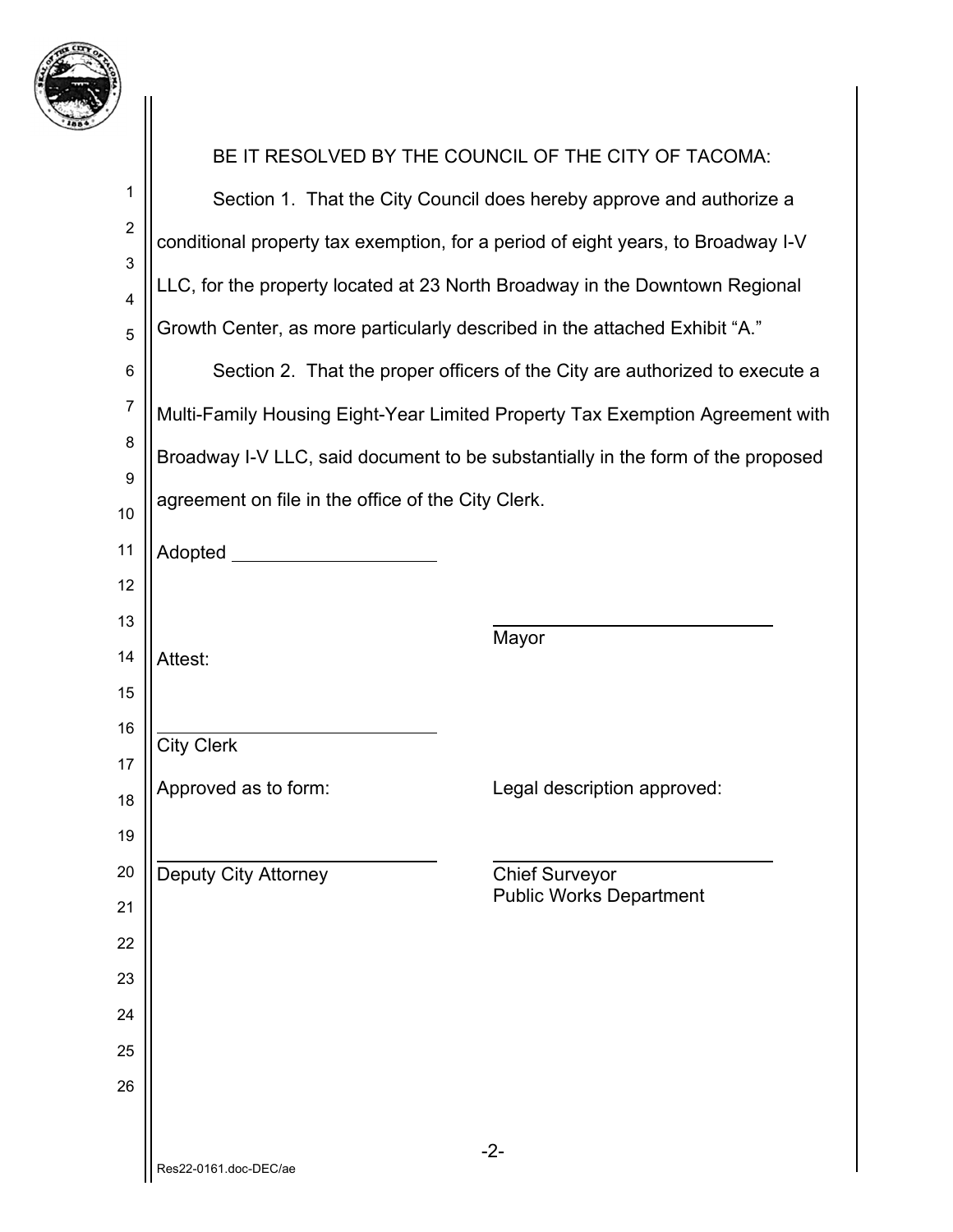|                     | <b>EXHIBIT "A"</b>                                                                                                                     |
|---------------------|----------------------------------------------------------------------------------------------------------------------------------------|
| 1                   | <b>LEGAL DESCRIPTION</b>                                                                                                               |
| $\overline{2}$      |                                                                                                                                        |
| $\mathbf{3}$        | Tax Parcel: 2030100031                                                                                                                 |
| 4                   | Legal Description:                                                                                                                     |
| $\mathbf 5$         | That portion of the Northwest Quarter of the Southeast Quarter of                                                                      |
| 6<br>$\overline{7}$ | Section 32, Township 21 North, Range 03 East of the Willamette<br>Meridian, more particularly described as follows:                    |
| 8                   | Lots 8 and 9, Block 3010, Map of New Tacoma, Washington                                                                                |
| 9                   | Territory, according to the Plat filed for record February 3, 1875,<br>in the Office of the County Auditor, Pierce County, Washington, |
| 10                  | Situate in the City of Tacoma, County of Pierce, State of Washington.                                                                  |
| 11                  |                                                                                                                                        |
| 12                  |                                                                                                                                        |
| 13                  |                                                                                                                                        |
| 14                  |                                                                                                                                        |
| 15                  |                                                                                                                                        |
| 16                  |                                                                                                                                        |
| 17                  |                                                                                                                                        |
| 18                  |                                                                                                                                        |
| 19                  |                                                                                                                                        |
| 20                  |                                                                                                                                        |
| 21                  |                                                                                                                                        |
| 22                  |                                                                                                                                        |
| 23                  |                                                                                                                                        |
| 24                  |                                                                                                                                        |
| 25                  |                                                                                                                                        |
| 26                  |                                                                                                                                        |
|                     |                                                                                                                                        |
|                     | $-3-$<br>Res22-0161.doc-DEC/ae                                                                                                         |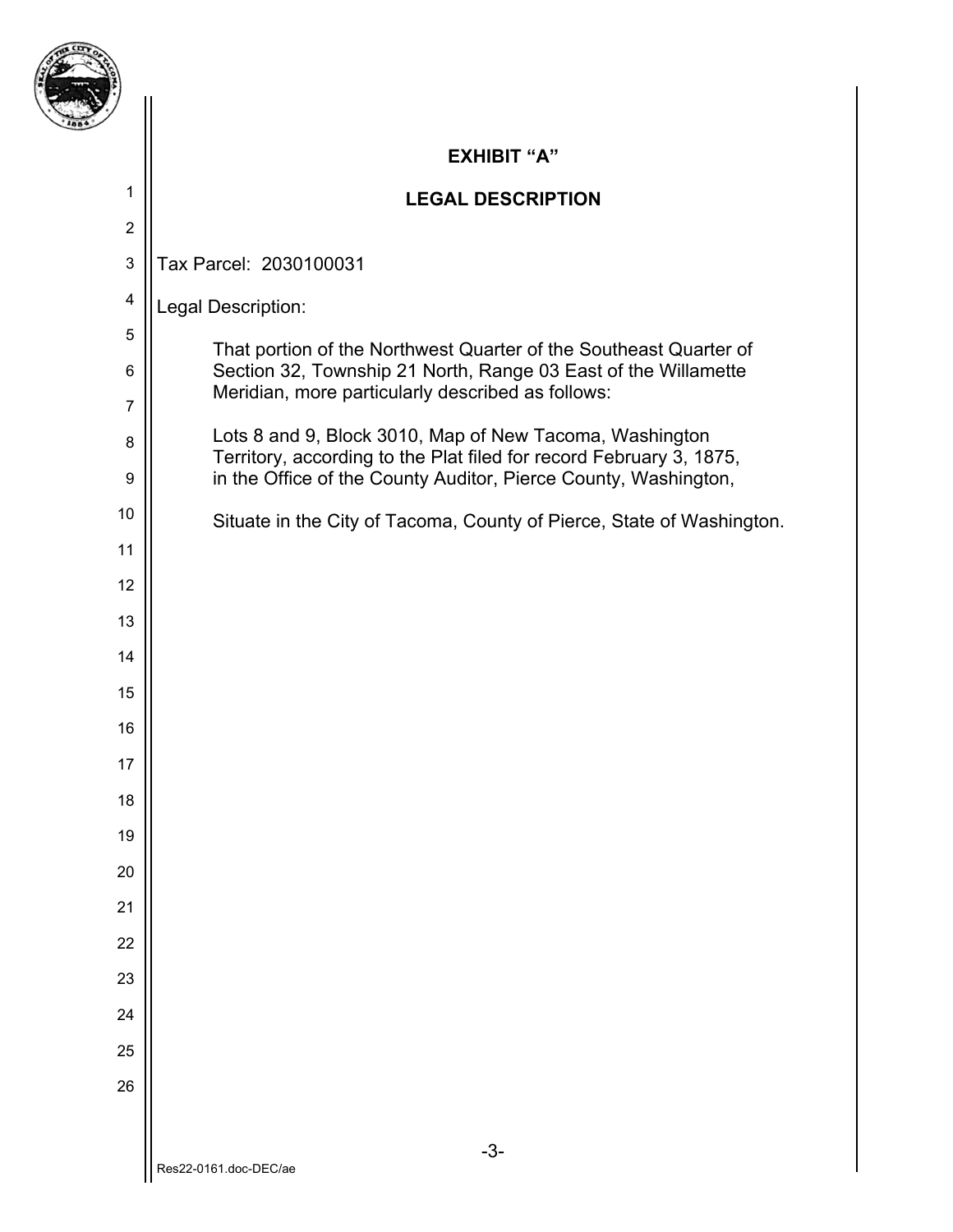

# **RESOLUTION NO. 40917**

| 1                | A RESOLUTION relating to the multi-family property tax exemption program;                                                                                |                                                                              |                     |                                                                                  |  |
|------------------|----------------------------------------------------------------------------------------------------------------------------------------------------------|------------------------------------------------------------------------------|---------------------|----------------------------------------------------------------------------------|--|
| $\boldsymbol{2}$ | authorizing the execution of a Multi-Family Housing Eight-Year Limited<br>Property Tax Exemption Agreement with The Walker Holding I LLC and The         |                                                                              |                     |                                                                                  |  |
| 3                | Walker Holding II LLC, for the development of 42 multi-family market-rate<br>rental housing units to be located at 444 St. Helens Avenue in the Downtown |                                                                              |                     |                                                                                  |  |
| 4                | Regional Growth Center.                                                                                                                                  |                                                                              |                     |                                                                                  |  |
| 5                | WHEREAS the City has, pursuant to chapter 84.14 of the Revised Code of                                                                                   |                                                                              |                     |                                                                                  |  |
| $\,6$            | Washington, designated several Residential Target Areas for the allowance of a                                                                           |                                                                              |                     |                                                                                  |  |
| $\overline{7}$   |                                                                                                                                                          | limited property tax exemption for new multi-family residential housing, and |                     |                                                                                  |  |
| 8                |                                                                                                                                                          |                                                                              |                     | WHEREAS the City has, through Ordinance No. 25789, enacted a program             |  |
| 9                |                                                                                                                                                          |                                                                              |                     |                                                                                  |  |
| 10               | whereby property owners in Residential Target Areas may qualify for a Final                                                                              |                                                                              |                     |                                                                                  |  |
| 11               |                                                                                                                                                          | Certificate of Tax Exemption which certifies to the Pierce County            |                     |                                                                                  |  |
| 12               | Assessor-Treasurer that the owner is eligible to receive a limited property tax                                                                          |                                                                              |                     |                                                                                  |  |
| 13<br>14         | exemption, and                                                                                                                                           |                                                                              |                     |                                                                                  |  |
| 15               |                                                                                                                                                          |                                                                              |                     |                                                                                  |  |
|                  | WHEREAS The Walker Holding I LLC and The Walker Holding II LLC, is<br>proposing to develop 42 new market-rate rental housing units to consist of:        |                                                                              |                     |                                                                                  |  |
| 16               |                                                                                                                                                          |                                                                              |                     |                                                                                  |  |
| 17               | <b>Number of Units Type of Unit</b><br>Market Rate                                                                                                       |                                                                              | <b>Average Size</b> | <b>Expected Rental Rate</b>                                                      |  |
| 18               | 42                                                                                                                                                       | One bedroom, one bath                                                        | 584 Square Feet     | \$1,650                                                                          |  |
| 19               | as well as 52 on-site residential parking stalls, and                                                                                                    |                                                                              |                     |                                                                                  |  |
| 20               | WHEREAS the Director of Community and Economic Development has                                                                                           |                                                                              |                     |                                                                                  |  |
| 21               |                                                                                                                                                          |                                                                              |                     |                                                                                  |  |
| 22               | reviewed the proposed property tax exemption and recommends that a conditional                                                                           |                                                                              |                     |                                                                                  |  |
| 23               | property tax exemption be awarded for the property located at 444 St. Helens                                                                             |                                                                              |                     |                                                                                  |  |
| 24               |                                                                                                                                                          |                                                                              |                     | Avenue in the Downtown Regional Growth Center, as more particularly described in |  |
| 25               | the attached Exhibit "A"; Now, Therefore,                                                                                                                |                                                                              |                     |                                                                                  |  |
| 26               |                                                                                                                                                          |                                                                              |                     |                                                                                  |  |
|                  |                                                                                                                                                          |                                                                              |                     |                                                                                  |  |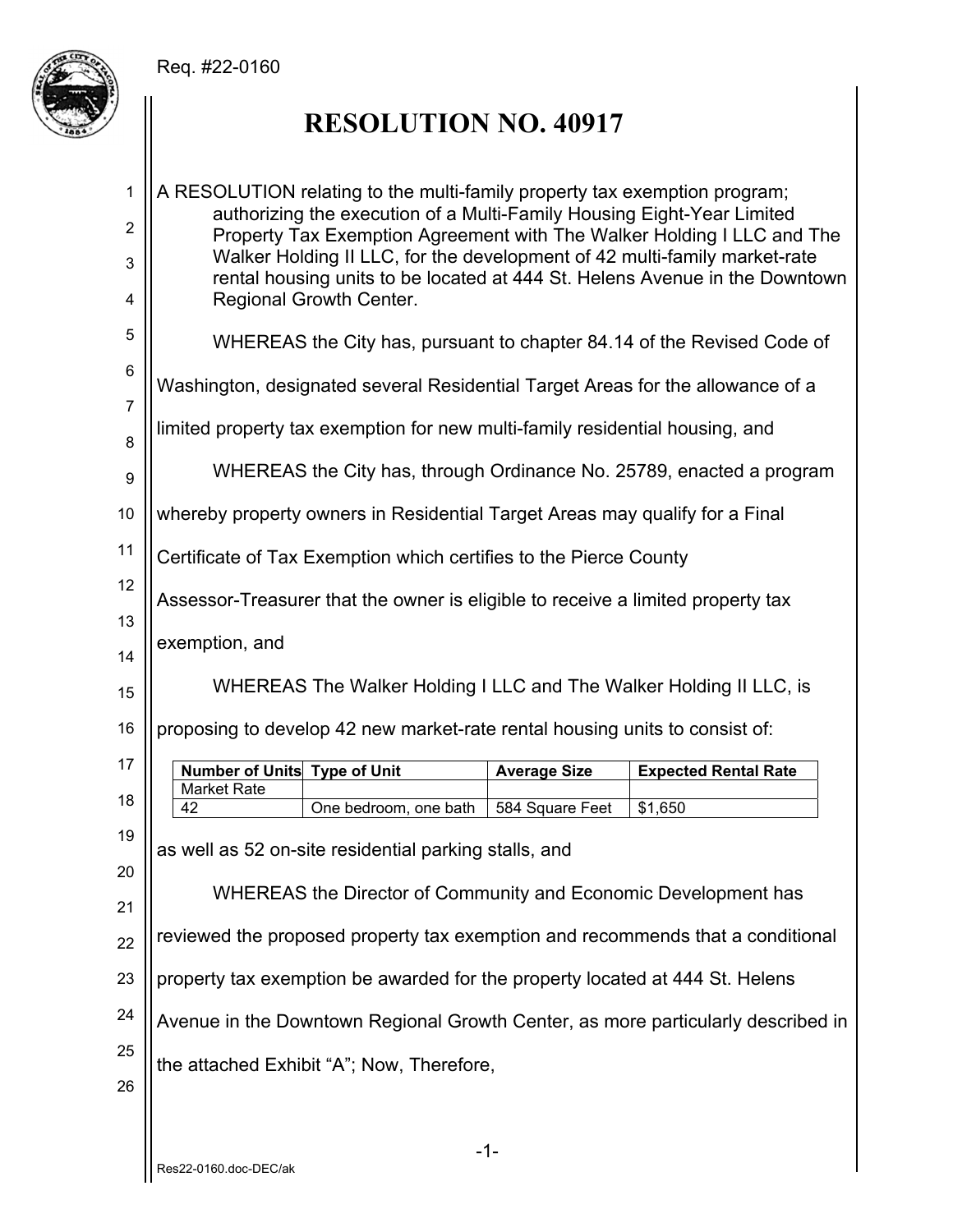

| ۰,             |                                                                                |                                                                                       |  |  |
|----------------|--------------------------------------------------------------------------------|---------------------------------------------------------------------------------------|--|--|
|                |                                                                                | BE IT RESOLVED BY THE COUNCIL OF THE CITY OF TACOMA:                                  |  |  |
| 1              | Section 1. That the City Council does hereby approve and authorize a           |                                                                                       |  |  |
| $\overline{c}$ | conditional property tax exemption, for a period of eight years, to The Walker |                                                                                       |  |  |
| 3<br>4         | Holding I LLC and The Walker Holding II LLC, for the property located at       |                                                                                       |  |  |
| 5              | 444 St. Helens Avenue in the Downtown Regional Growth Center, as more          |                                                                                       |  |  |
| 6              | particularly described in the attached Exhibit "A."                            |                                                                                       |  |  |
| 7              |                                                                                | Section 2. That the proper officers of the City are authorized to execute a           |  |  |
| 8              |                                                                                | Multi-Family Housing Eight-Year Limited Property Tax Exemption Agreement with         |  |  |
| 9              |                                                                                | The Walker Holding I LLC and The Walker Holding II LLC, said document to be           |  |  |
| 10<br>11       |                                                                                | substantially in the form of the proposed agreement on file in the office of the City |  |  |
| 12             | Clerk.                                                                         |                                                                                       |  |  |
| 13             |                                                                                |                                                                                       |  |  |
| 14             | Adopted ___                                                                    |                                                                                       |  |  |
| 15             |                                                                                |                                                                                       |  |  |
| 16             | Attest:                                                                        | Mayor                                                                                 |  |  |
| 17<br>18       |                                                                                |                                                                                       |  |  |
| 19             | <b>City Clerk</b>                                                              |                                                                                       |  |  |
| 20             | Approved as to form:                                                           | Legal description approved:                                                           |  |  |
| 21             |                                                                                |                                                                                       |  |  |
| 22             | <b>Deputy City Attorney</b>                                                    | <b>Chief Surveyor</b>                                                                 |  |  |
| 23             |                                                                                | <b>Public Works Department</b>                                                        |  |  |
| 24<br>25       |                                                                                |                                                                                       |  |  |
| 26             |                                                                                |                                                                                       |  |  |
|                |                                                                                |                                                                                       |  |  |
|                | Res22-0160.doc-DEC/ak                                                          | $-2-$                                                                                 |  |  |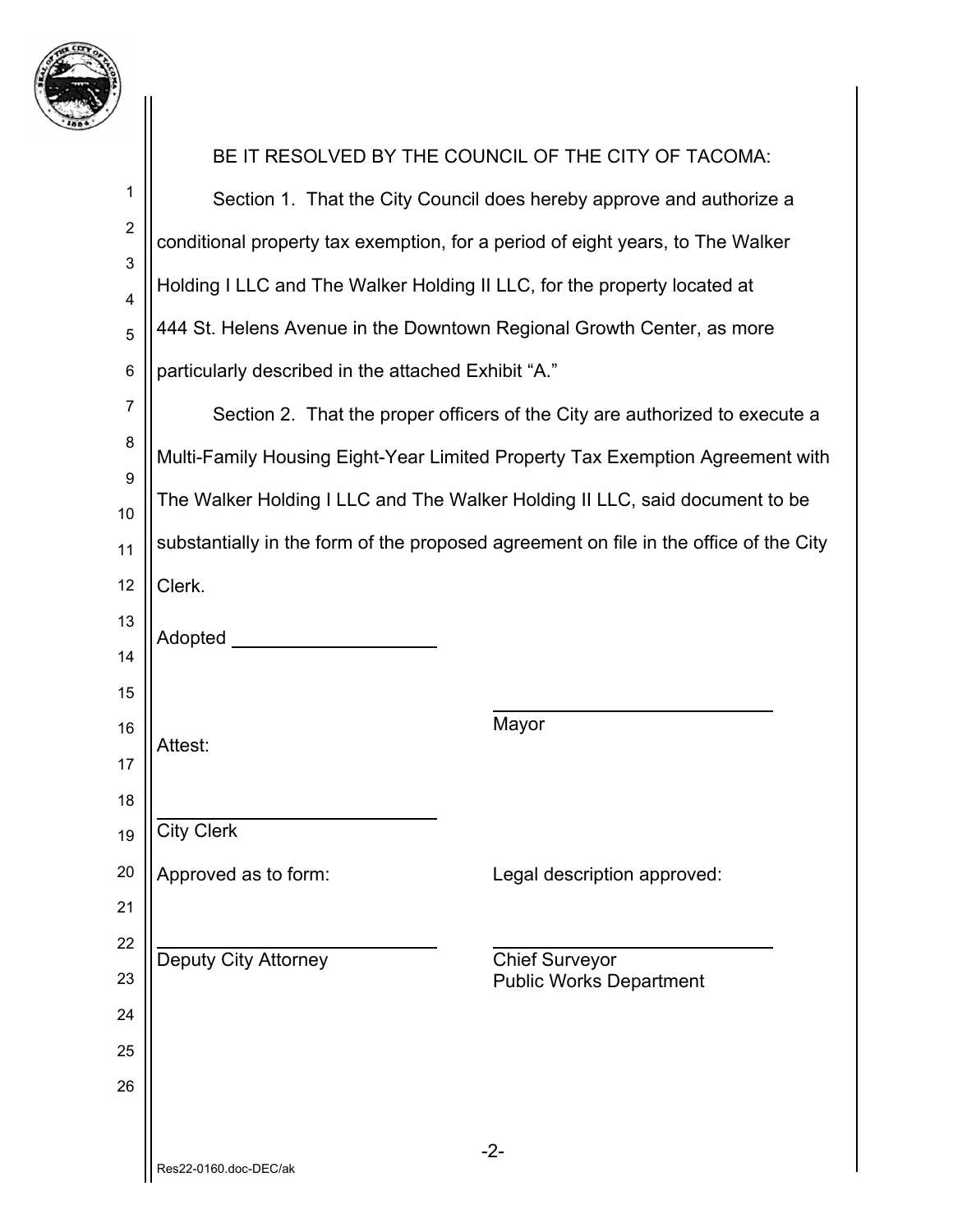

1

2

4

5

6

7

8

9

10

11

12

13

14

15

16

17

18

19

20

21

22

23

24

25

26

### **EXHIBIT "A"**

### **LEGAL DESCRIPTION**

3 Tax Parcel: 2004080083

Legal Description:

That portion of the Southeast Quarter of the Southeast Quarter of Section 32, Township 21 North, Range 03 East of the Willamette Meridian, more particularly described as follows:

Lots 21, 22 and 23, Block 408, Map of New Tacoma, Washington Territory, according to the Plat filed for record February 3, 1875, records of Pierce County Auditor; Together with the Easterly 10 feet of alley at abutting thereon vacated by Ordinance No. 1773 of the City of Tacoma, situate in the City of Tacoma, County of Pierce, State of Washington, formerly described as:

Units 1 through 4, 444 St. Helen's Condominiums, Survey Map and Plans recorded August 19, 1980, under Pierce County recording number 8008190298, and according to the Declarations thereof, recorded under Pierce County recording number 8008190297, and any Amendments thereto.

Situate in the City of Tacoma, County of Pierce, State of Washington.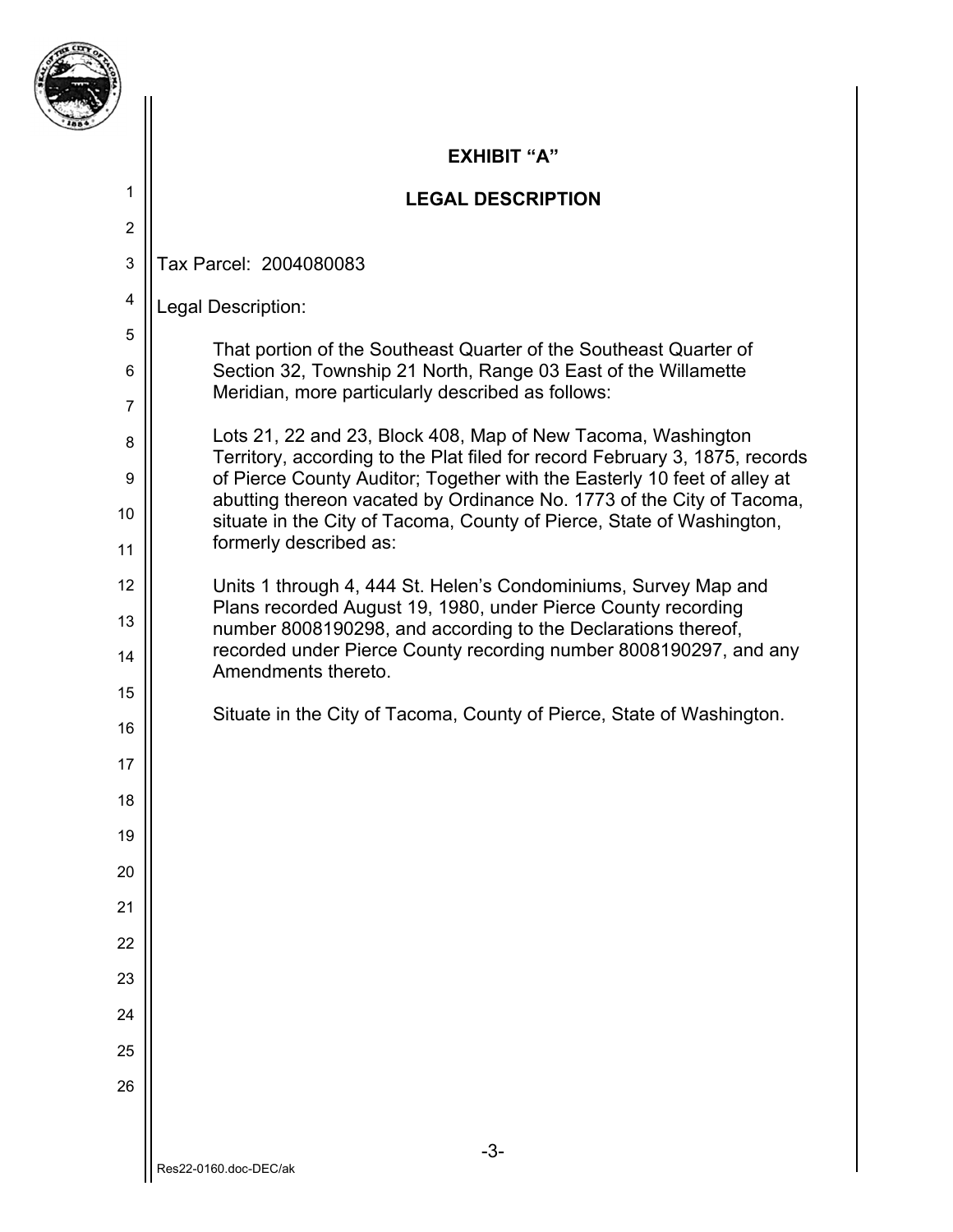

# **ORDINANCE NO. 28803**

| 1      | AN ORDINANCE amending Chapter 1.12 of the Tacoma Municipal Code, relating<br>to the Compensation Plan, by amending Section 1.12.210, entitled      |  |  |  |
|--------|----------------------------------------------------------------------------------------------------------------------------------------------------|--|--|--|
| 2      | "Holidays – Belt Line Railway", to provide for the addition of June 19th<br>"Juneteenth" as a paid holiday for Tacoma Rail employees, beginning in |  |  |  |
| 3      | calendar year 2022, and by amending Section 1.12.248, entitled "Personal                                                                           |  |  |  |
| 4      | Time Off plan", regarding criteria for a permissible cash-out of accrued<br>personal time off for employees represented by member unions.          |  |  |  |
| 5      | BE IT ORDAINED BY THE CITY OF TACOMA:                                                                                                              |  |  |  |
| 6<br>7 |                                                                                                                                                    |  |  |  |
| 8      | Section 1. That Section 1.12.210 of the Tacoma Municipal Code ("TMC") is                                                                           |  |  |  |
| 9      | hereby amended, effective as provided by law, set forth in the attached Exhibit "A."                                                               |  |  |  |
| 10     | Section 2. That Section 1.12.248 of the TMC is hereby amended, effective                                                                           |  |  |  |
| 11     | as provided by law, set forth in the attached Exhibit "B."                                                                                         |  |  |  |
| 12     | Section 3. That Sections 1 and 2 are both effective as provided by law.                                                                            |  |  |  |
| 13     |                                                                                                                                                    |  |  |  |
| 14     | Passed <b>Exercise Service Service Service</b>                                                                                                     |  |  |  |
| 15     |                                                                                                                                                    |  |  |  |
| 16     | Mayor                                                                                                                                              |  |  |  |
| 17     | Attest:                                                                                                                                            |  |  |  |
| 18     |                                                                                                                                                    |  |  |  |
| 19     | <b>City Clerk</b>                                                                                                                                  |  |  |  |
| 20     | Approved as to form:                                                                                                                               |  |  |  |
| 21     |                                                                                                                                                    |  |  |  |
| 22     |                                                                                                                                                    |  |  |  |
| 23     | <b>Deputy City Attorney</b>                                                                                                                        |  |  |  |
| 24     |                                                                                                                                                    |  |  |  |
| 25     |                                                                                                                                                    |  |  |  |
| 26     |                                                                                                                                                    |  |  |  |
|        | $-1-$                                                                                                                                              |  |  |  |
|        | Ord22-0099.doc-CAC/ae                                                                                                                              |  |  |  |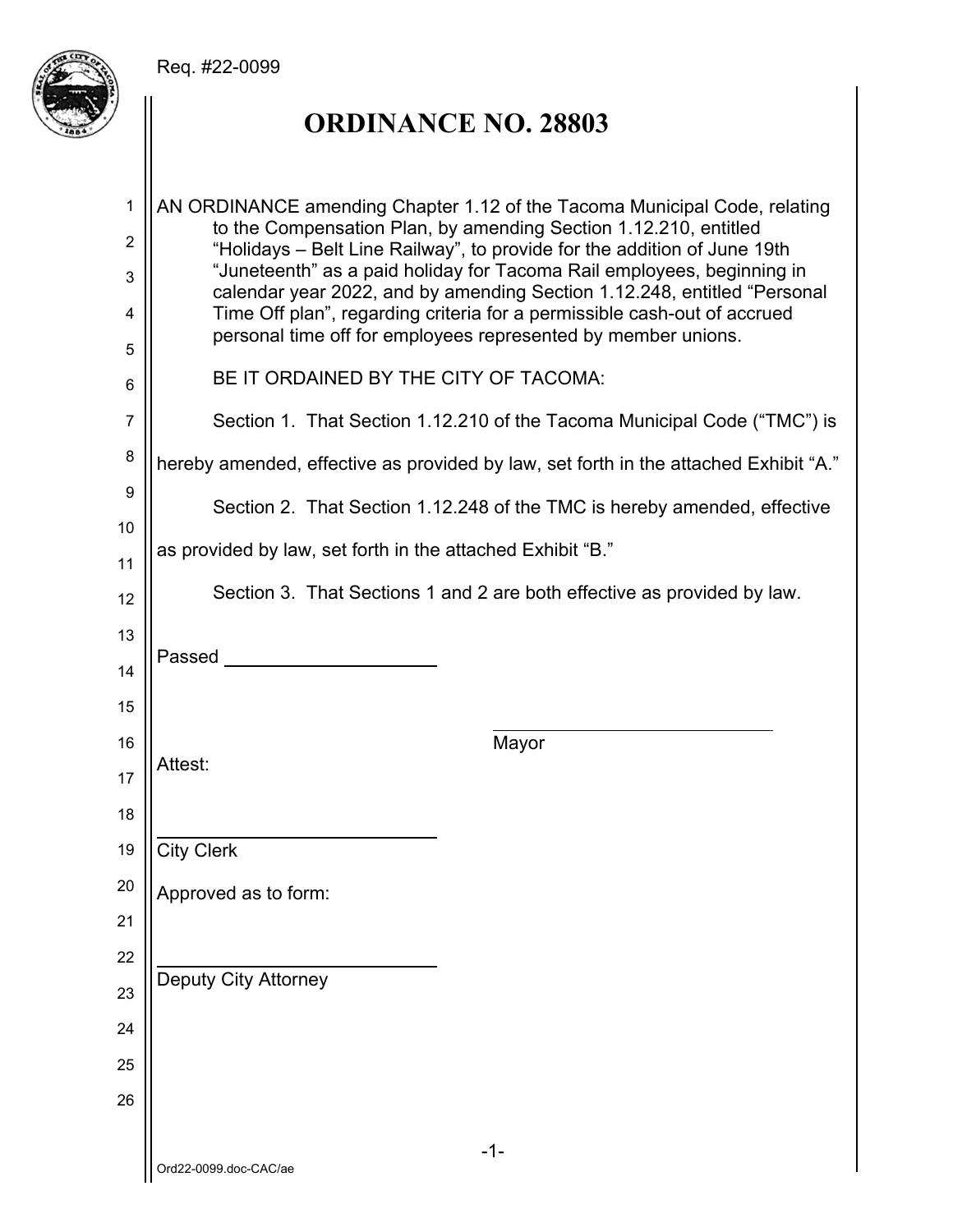#### **1.12.210 Holidays – Belt Line Railway.**

Employees in the classifications of Railway Switch Operator, Railway Switching SupervisorConductor, Locomotive Engineer, Senior Locomotive Mechanic, Locomotive Mechanic, Railway Shop Maintenance Worker, Railway Yard Clerk, Railway Yardmaster, Railway Track Maintenance Worker, Railway Track Maintenance Supervisor, Railway Track Equipment Mechanic-Welder, and Railway Track Maintenance Inspector shall be entitled to holiday provisions as specified in this section.

A. Holidays – Railway Switch Operator, Railway Switching SupervisorConductor, Locomotive Engineer, Senior Locomotive Mechanic, Locomotive Mechanic, Railway Shop Maintenance Worker, Railway Yard Clerk, Railway Yardmaster, Railway Track Maintenance Worker, Railway Track Maintenance Supervisor, Railway Track Equipment Mechanic-Welder, and Railway Track Maintenance Inspector. Employees in the foregoing classifications shall be paid for the following holidays in accordance with the provisions of this section:

New Year's Day (January 1st)

Washington's Birthday (3rd Monday in February)

Memorial Day (last Monday in May)

Juneteenth (June 19th)

Fourth of July (July 4th)

Labor Day (1st Monday in September)

Veterans Day (November 11th)

Thanksgiving Day (4th Thursday in November)

The Day Immediately Following Thanksgiving Day

Christmas Eve Day (December 24th)

Christmas Day (December 25th)

Employees as specified above shall have two paid holidays per calendar year in addition to those above specified and for which time off shall be mandatory, these days to be mutually agreed upon by both employee and employer. To be eligible for these holidays, employees must have been or be scheduled to be continuously employed by the City for more than four months as a regular, probationary or appointive full-time employee during the calendar year of entitlement.

When any of the above-listed holidays falls on Saturday or Sunday, the day observed by Class I railroads in the area shall be considered the holiday. Employees entitled to holiday pay will be paid for such holiday whether or not it falls on an assigned rest day or vacation day of the individual involved.

B. All regularly assigned employees shall be entitled to holiday pay and paid for holidays at the rate of their regular classification except in those instances where they are working in higher or lower positions, either on temporary appointments or by assignment to Extra Board, in which case they shall be paid at the rate appropriate to the appointment in effect at the time of the holiday. If the employee's rate of pay is different on the last day of regular work prior to the holiday and the first day of regular work after the holiday, the lower rate of the two shall apply for holiday pay. If an employee works on the holiday, the class in which he or she is working will determine the rate of holiday pay. To qualify, unless it is determined by the Belt Line Superintendent that sufficient employees are otherwise available to perform service and no additional expense will accrue to the Division, a regularly assigned employee must be in a paid status on the regular workdays immediately preceding and following such holiday, and if his or her assignment works on a holiday the employee must fulfill such assignment. A regularly assigned employee who is displaced while on vacation or paid sick leave by reason of quarterly choice of position provisions or seniority provisions of the Railway Labor Agreements will be considered an extra employee until he or she returns or exercises seniority to a regular position.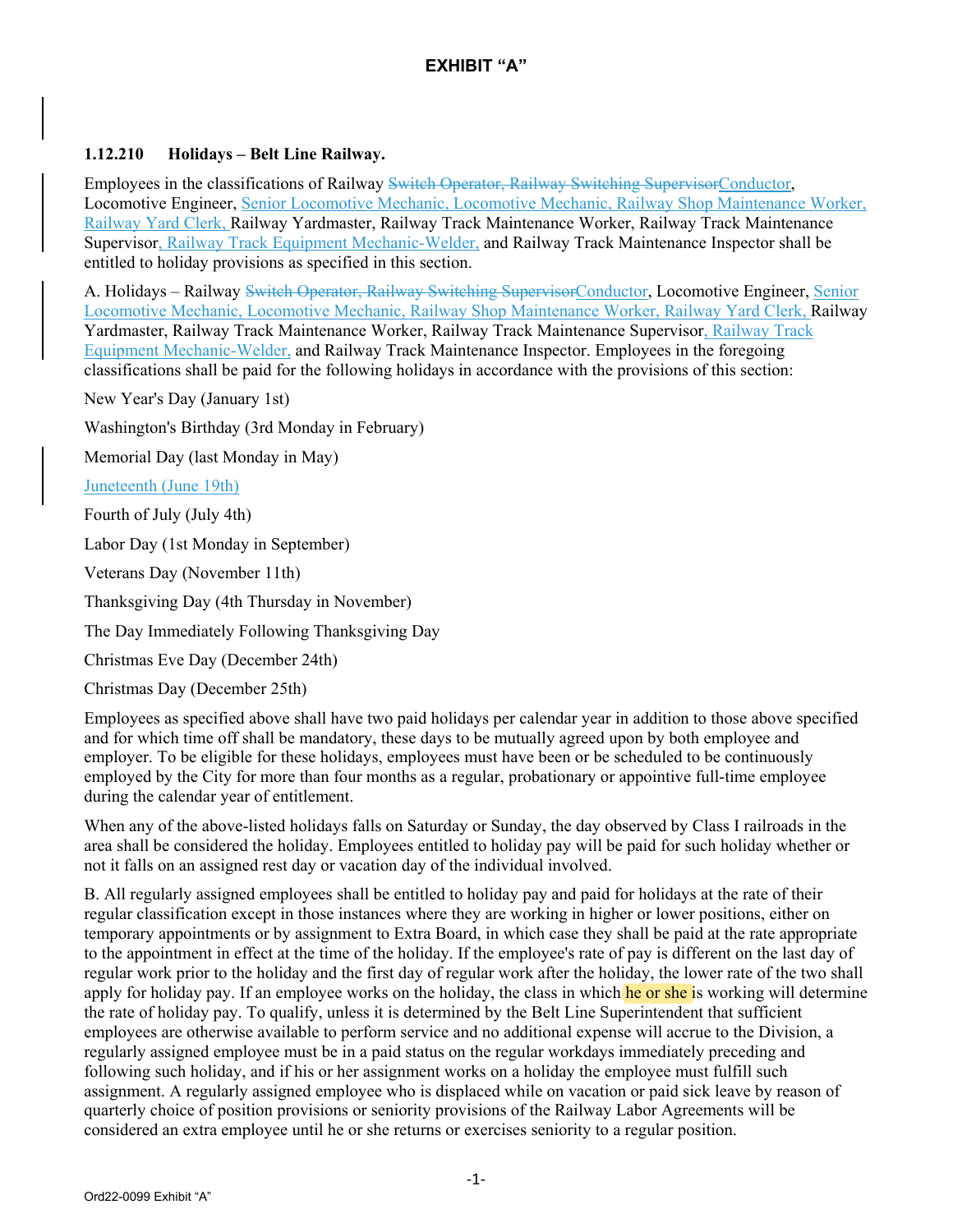#### **EXHIBIT "A"**

C. An Extra Board employee, in order to qualify for the prescribed paid holiday, must:

1. Be in a paid status on the regular work days immediately preceding and following the holiday, or

2. Be available for service on the full calendar days immediately preceding and immediately following the holiday and perform service on such holiday.

3. If such employee cannot qualify under (1) or (2) above, then in order to qualify, he or she must be available for service on the full calendar days immediately preceding and immediately following the holiday or perform service on any one of such days and be available on the other day or days, and, additionally, must have been in paid status on 11 or more of the 30 calendar days immediately preceding the holiday.

The rate of pay for employees qualifying under Extra Board conditions shall be the pay for the class in which they have their Extra Board appointment. In cases where an employee may have rights to more than one Extra Board class, without being regularly assigned to any class, if the rate of pay for the Extra Board class is different on the last day of regular work prior to the holiday and the first day of regular work after the holiday, the lower rate of the two shall apply for holiday pay. If an employee works on the holiday, the class in which he or she is working will determine the rate of holiday pay.

D. Except when exercising seniority rights from one assignment to another, all time worked on the holidays listed in this paragraph shall be paid for as overtime on a minute basis at one and one-half times the hourly rate.